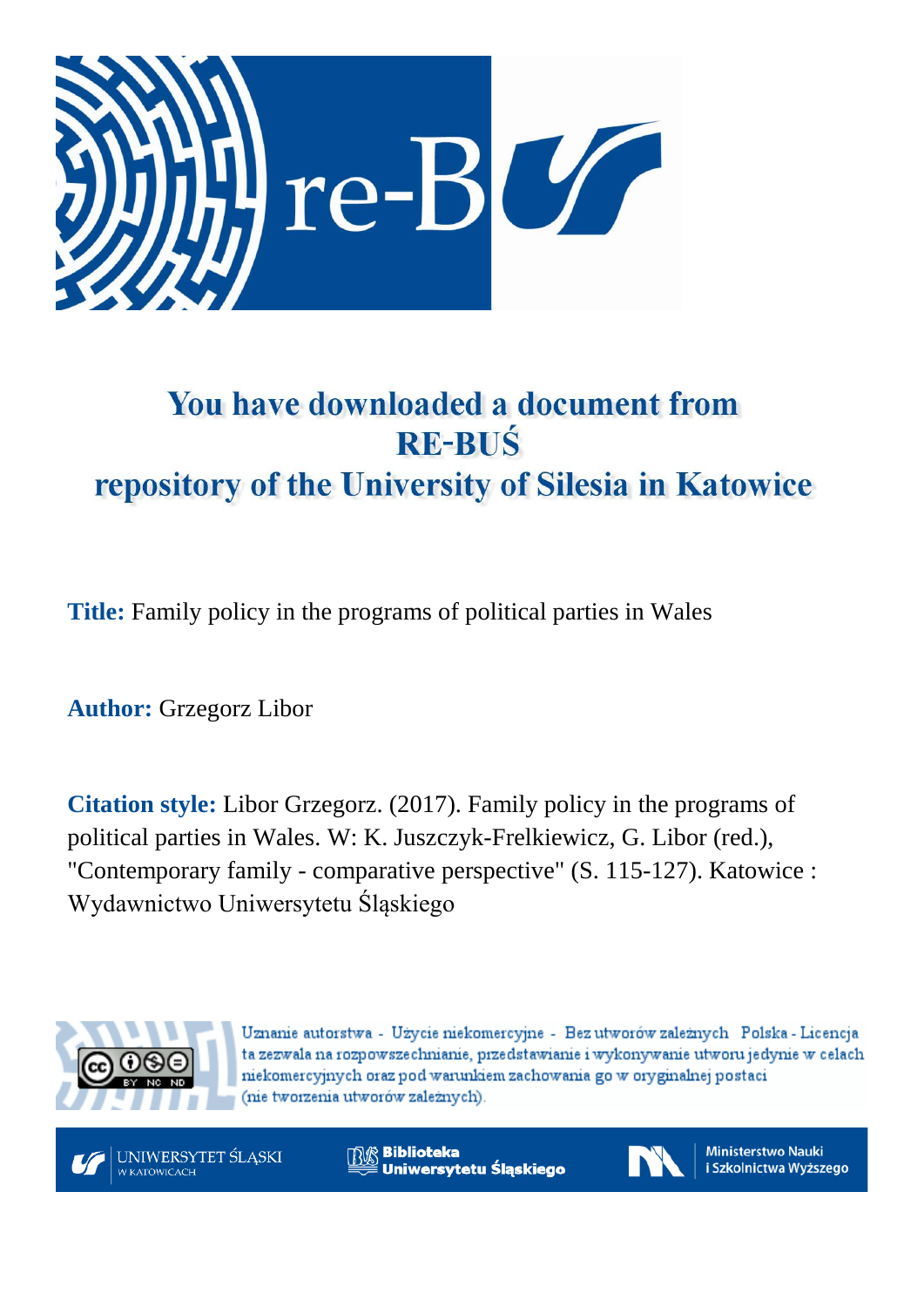Grzegorz Libor University of Silesia in Katowice

# **Family policy in the programs of political parties in Wales**

#### **Introduction**

The parliamentary, presidential or local government elections are events stirring a lot of emotions in almost every country in which they are carried out. This should hardly be surprising, taking their conflict-triggering and competitive character into account. This very competitive character of elections mainly results from the existence of socio‑political cleavages. Different opinions and views existing amongst the members of a given society not only explain the diversity of political parties, but also influence their functioning. The above claims may be approached in two ways. The first one assumes that the electoral decision is the result of the voters' response to the problems and issues presented in the pre-election and election discourse. Here the economic and social situation within which the elections occur is the main determinant. This in turn means that the key to electoral success lies in particular economic or social issues and their tackling. When economic problems give way to social ones, then we can get the impression that setting the main directions of policies by political parties is relatively less important. But still party policy makers try to manipulate media messages to increase the chances of electoral victory. The second approach stresses the importance of ideological self-identification for the left‑wing and right‑wing voters. This is because the voters are able to determine their voting preferences themselves on the basis of which it is possible to define the content of ideological concepts of "left" and "right" (Wojtasik, 2012).

The diversity of the political parties is therefore not a coincidence. It is the result of intentional actions undertaken within electoral engineering, although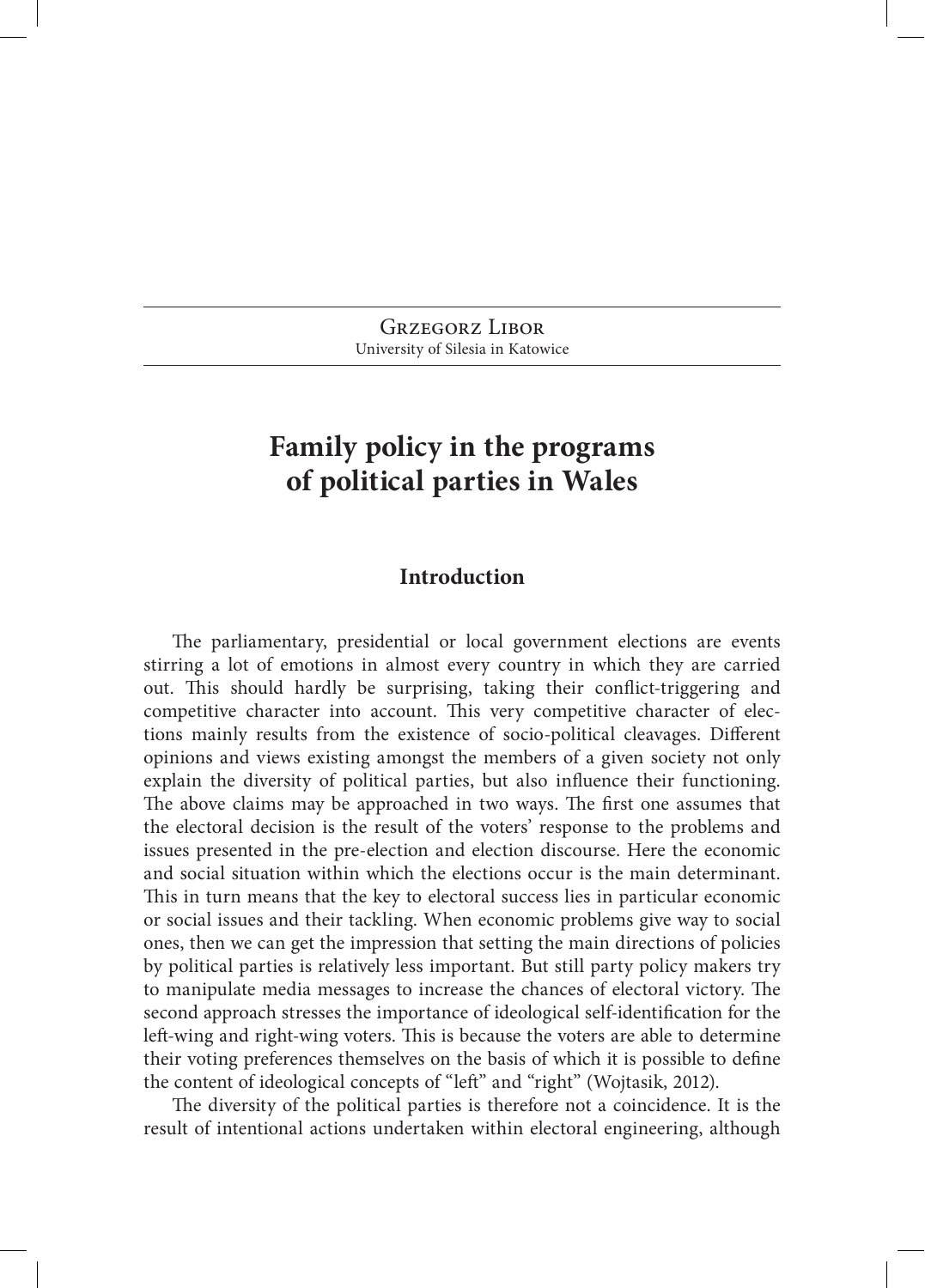giving all credit to planned engineering actions would certainly be an oversimplification. In essence, political parties are organisations of people who share not only a common goal which is to take over and maintain power, but also, and perhaps above all, organisations that bring together like minded people with similar beliefs; let me emphasize – similar, not the same, the example of which can be the party line or electoral programme. A. Sentsov, O. Aleksandrov, Yu. Bolsunovskaya and M. Kuimova rightly point out that:

Analysis of the programs of political parties is extremely relevant to a modern political science. Program of a party is an independent type of text functioning as a part of a political discourse. As the central document conditioning activities of the whole party and its members, the program has a fundamental nature of the text on the basis of which articles, press releases, leaflets, public presentation texts etc. are created. Voters usually perceive the goals and the objectives declared in the parties programs as a kind of obligations of the parties presenting themselves for the elections. In addition, it is almost impossible to determine an exact author of a party program. The collective addresser of the message is represented by numerous politicians and citizens who support the ideas of the party. In addition, the conceptual side of the programs of political parties is nowadays an important component of politics. It is associated with the activities of political parties, the incorporation of ideologies in the practice of political struggle, electoral competition and inter-party communication, and finally, with the development strategy of political system and the society at large (Sentsov, Aleksandrov, Bolsunovskaya, Kuimova, 2015).

In this article the analysis of election programs of Welsh political parties will be used to identify the major problems the contemporary Welsh society is facing. It can be assumed that the issues that appear in the election programs are treated by the members of a given society as the most important and essential ones for its functioning. In this way, it is possible to explore the changes taking place within different societies over the years, providing a significant contribution to the development of social change, and in this particular case, in the development of family policy.

#### **Election context**

The competition between the Welsh political parties grows particularly during election campaigns. They spend a lot of effort and time to prepare manifestos which are presented using various communication channels. That is why this is a perfect moment for tracking the electoral discourse and analysing it. The last elections to the National Assembly for Wales took place recently, on Thursday 5 May 2016. Of the 2.25 million eligible voters more than 1.02 million citizens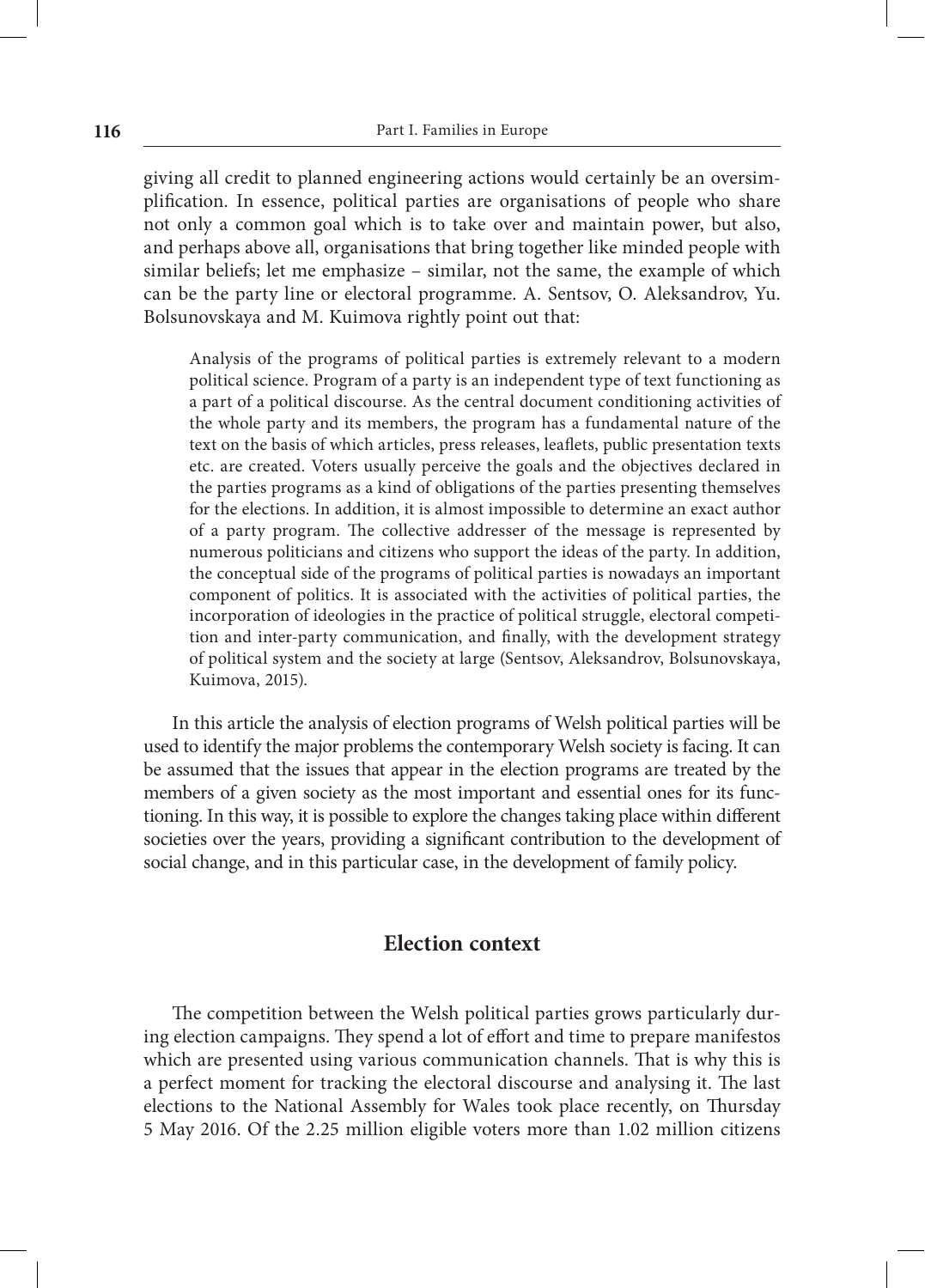decided to go to the polls. The voter turnout was 45.4%, the increase of over 4% in comparison to the previous elections in 2011. The elections were won by the Labour Party which won 29 seats. The second was Plaid Cymru with 12 seats and the third one was the Conservative Party with 11 seats. UKIP gained 7 seats, while the Liberal Democrats only 1 (http://www.senedd.assembly.wales /mgManageElectionResults.aspx?bcr=1).

The origins of the Welsh Labour Party reach back to the late 19th century, when the Independent Labour Party was created although it did not initially enjoy great popularity. The situation began to change in 1900, along with the creation of the Labour Representation Committee, which combined socialist and trade union activists. In the same year, the first representative of the Labour Party, Keir Hardie, was elected to the British parliament. The increase in the support for the Labour Party in the next few years was not only the result of the slogans proclaimed by the party, but also of the strikes that exploded regularly, during which workers demanded working conditions to be improved and to obtain greater influence on the public affairs. For this reason the decision was made to increase the political representation of the industrial districts and the right to vote was granted to young men who were not householders, which translated into the electoral success of the Labour Party in 1922. An equally important factor was the decline in the support for the Liberal Party caused by its militaristic rhetoric and the fact that the candidacy of the Prime Minister Lloyd George was supported by the conservatives. The Liberal Party could still, however, count on the support of the Welsh, but mainly those living in the agricultural areas of Wales<sup>1</sup>.

The second party – Plaid Cymru – was founded in 1925 and its aim has from the beginning been:

To secure independence for Wales in Europe. To ensure economic prosperity, social justice and the health of the natural environment, based on decentralist socialism. To build a national community based on equal citizenship, respect for different traditions and cultures and the equal worth of all individuals, whatever their race, nationality, gender, colour, creed, sexuality, age, ability or social background. To create a bilingual society by promoting the revival of the Welsh language. To promote Wales's contribution to the global community and to attain membership of the United Nations.

Plaid Cymru won its first mandate to the British parliament in the 60s of the 20th century<sup>2</sup>.

<sup>&</sup>lt;sup>1</sup> The rise of the Labour Party, http://www.bbc.co.uk/wales/history/sites/themes/guide /ch19\_rise\_of\_the\_labour\_party.shtml, http://www.bbc.co.uk/wales/history/sites/themes/guide /ch19\_part2\_rise\_of\_the\_labour\_party.shtml, 21.06.2016.

<sup>&</sup>lt;sup>2</sup> Our history, https://www.partyof.wales/our-history/, 21.06.2016.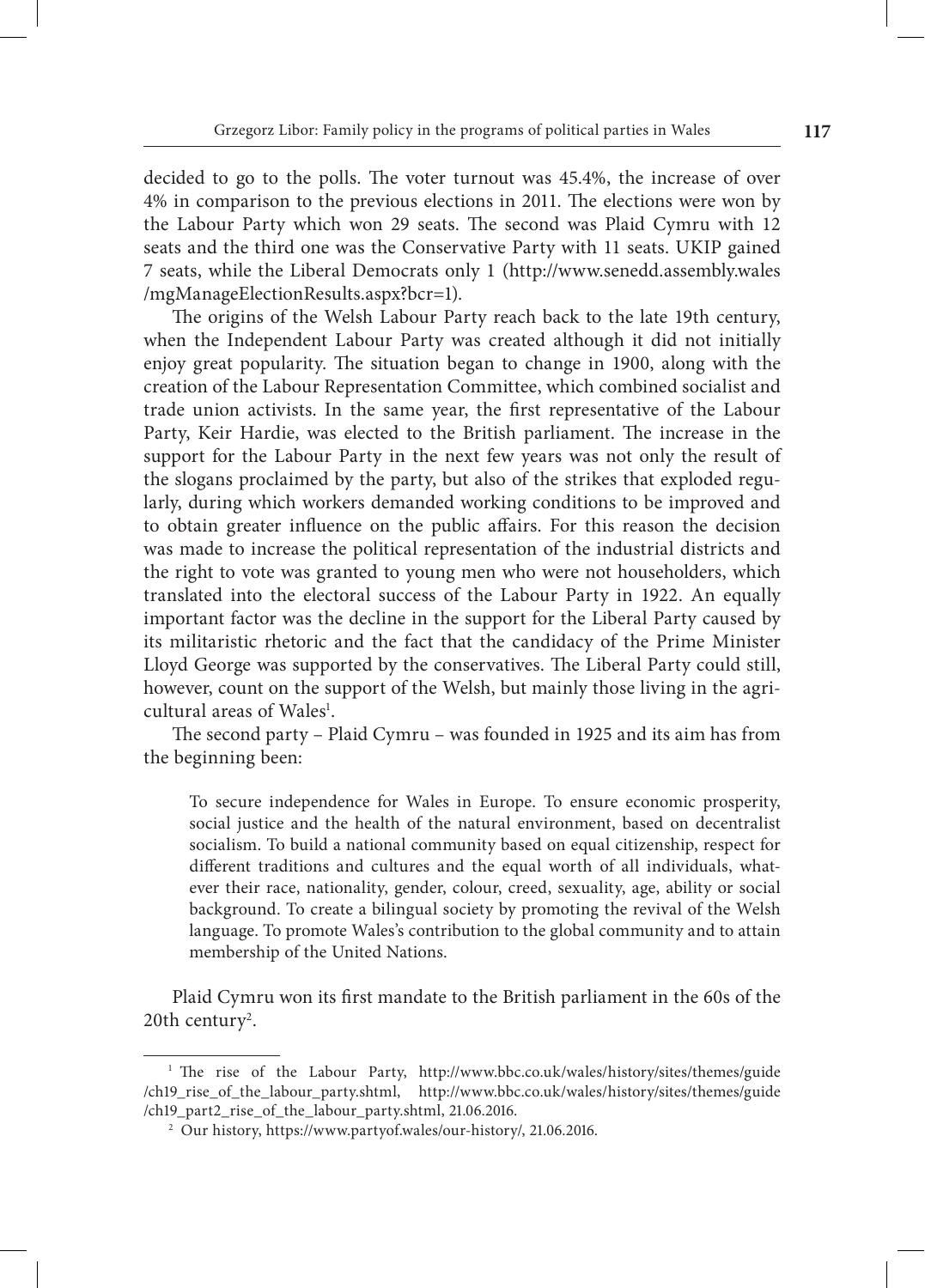The origins of the Welsh Conservatives reach back to 1921. Throughout its history the party has not enjoyed much support thus giving way first to the Liberal Party and now to the Labour Party. Looking at the history of the Welsh Conservative Party, one can come to a conclusion that it has always played second fiddle.

The Liberal Party, now the Welsh Liberal Democrats, presents itself as the first party to "recognize Wales as a political nation in its own right" thanks to William Gladstone, the British prime minister. The Liberal Party adopted the Welsh Church Act of 1914 and "Home Rule" for Wales as well as made the creation of the University of Wales possible. The heyday of the Liberal Party can be attributed to the years 1905–1922 while its most famous characters were Lloyd George and Reginald McKenna. In 1966, the Welsh Liberals founded their own state party and in 1987 merged with the Social Democrat Party to create the Liberal Democrats<sup>3</sup>.

The last and youngest of the parties – the UK Independence Party (UKIP), was established not so long ago – in 1993 at the London School of Economics and was founded by members of the Anti-Federalist League. Its position, nevertheless, has significantly strengthened in the recent years mainly due to the anti-European and anti-federalist demands it proclaimed<sup>4</sup>.

The study indicates that the Welsh party system is characterized by a significant stability, the main determinant of which is the political socialization that the Welsh experienced over the last centuries as members of a larger community, in this case the British community. In this way they got used to the party system in which the competition takes place between the Conservative Party and the Labour Party, and recently the Liberal Democrats. No wonder then that the same parties are fighting against each other to gain as many seats as possible in the National Assembly of Wales. This does not mean, however, that the Welsh party system is a copy of the British party system. In addition to the strong position of the Labour Party, there are local parties as well such as the Party of Wales which regularly has their representatives in the Assembly and in 2007 and 2016 it even entered into coalition with the Labour Party.

At this point, however, one important remark should be made. The Welsh party system is a part of a broader British party system which is reflected in the fact that the political parties which compete with each other are in most cases the branches of nationwide parties. In addition to that, the substantive content of the Welsh campaign is dictated by the competencies that the Welsh Government and the National Assembly of Wales possess. The National Assembly for Wales was established in 1999 by the Government of Wales Act 1998 and received the

<sup>3</sup> Our history, http://www.welshlibdems.wales/our\_history, 21.06.2016.

<sup>4</sup> UKIP: The story of the UK Independence Party's rise, http://www.bbc.com/news/uk‑ ‑politics‑21614073, 21.06.2016.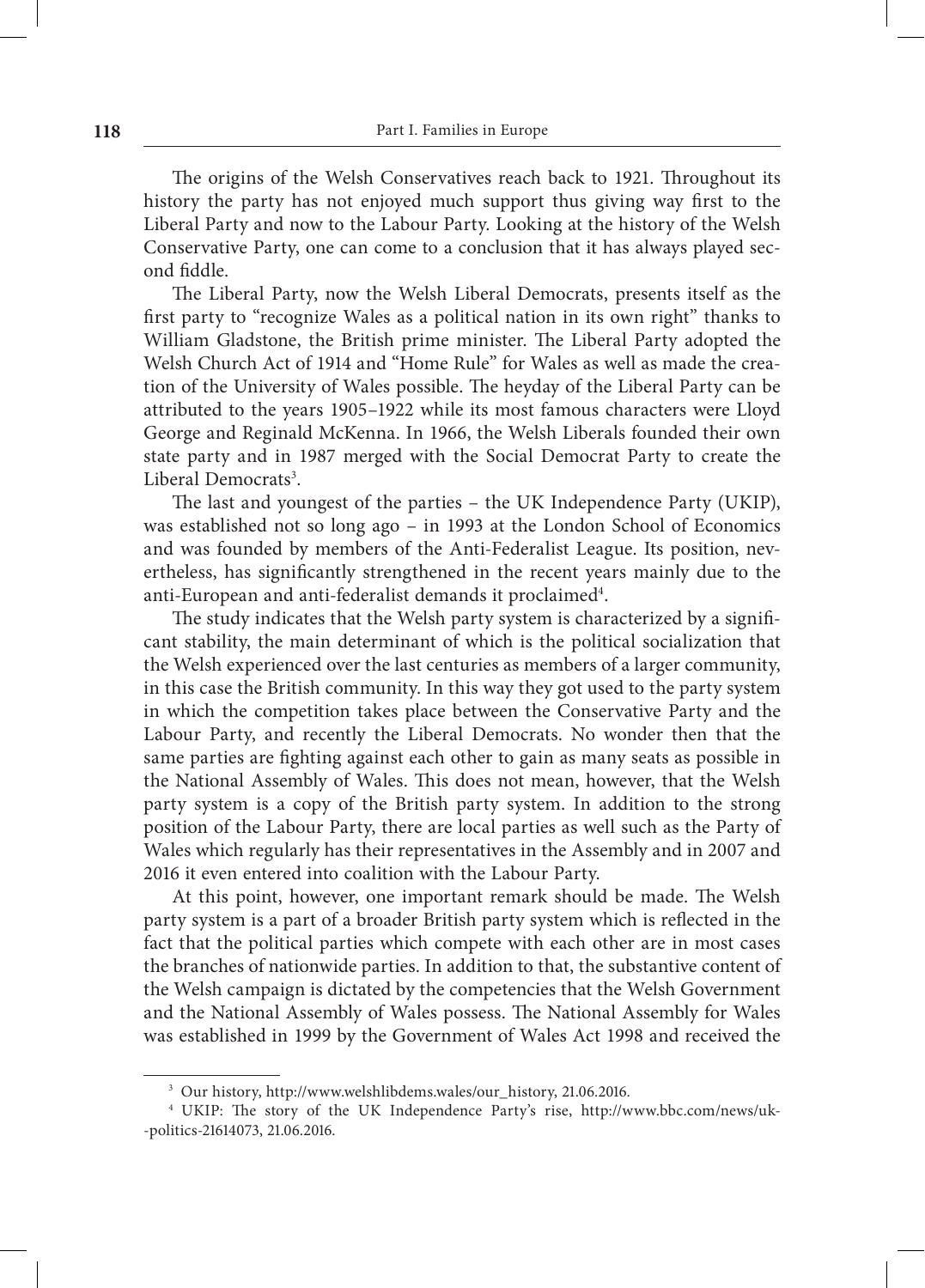powers so far reserved for the Secretary of State for Wales. A few years later, in 2007, the Government of Wales Act 2006 led to the separation on the legislative National Assembly for Wales and the executive Welsh Government. Moreover the position of the National Assembly for Wales was strengthened and Assembly Measures were introduced.

In 2011 a referendum decision to go further was made and the legislative powers of the Assembly were improved for the second time. Today the list of the legislative competencies of the National Assembly for Wales includes 20 areas with the exceptions that were defined in Schedule 7 and in section 108 of the GoWA 2016. These legislative competencies are as follows:

- 1. Agriculture, fisheries, forestry and rural development
- 2. Ancient monuments and historic buildings
- 3. Culture
- 4. Economic development
- 5. Education and training
- 6. Environment
- 7. Fire and rescue services and promotion of fire safety
- 8. Food
- 9. Health and health services
- 10. Highways and transport
- 11. Housing
- 12. Local government
- 13. National Assembly for Wales
- 14. Public administration
- 15. Social welfare
- 16. Sport and recreation
- 17. Tourism
- 18. Town and country planning
- 19. Water and flood defence
- 20. Welsh language<sup>5</sup>.

In election campaigns political parties inevitably focus on these 20 areas of activity of the National Assembly of Wales and the Welsh Government. Otherwise, declarations made to the voters would be just empty promises and the image of a party would be undermined. A cursory examination of the above list of areas of competencies of the National Assembly of Wales reveals a lack of reference to the area of family policy. The thematically closest area of competence seems to be the number 15 which is social welfare if family policy is understood in the way suggested by A. Kurzynowski, according to whom family policy is a "totality of legal norms, actions and measures launched by the state in order

<sup>&</sup>lt;sup>5</sup> Devolution settlement: Wales, https://www.gov.uk/guidance/devolution-settlement-wales, 21.06.2016.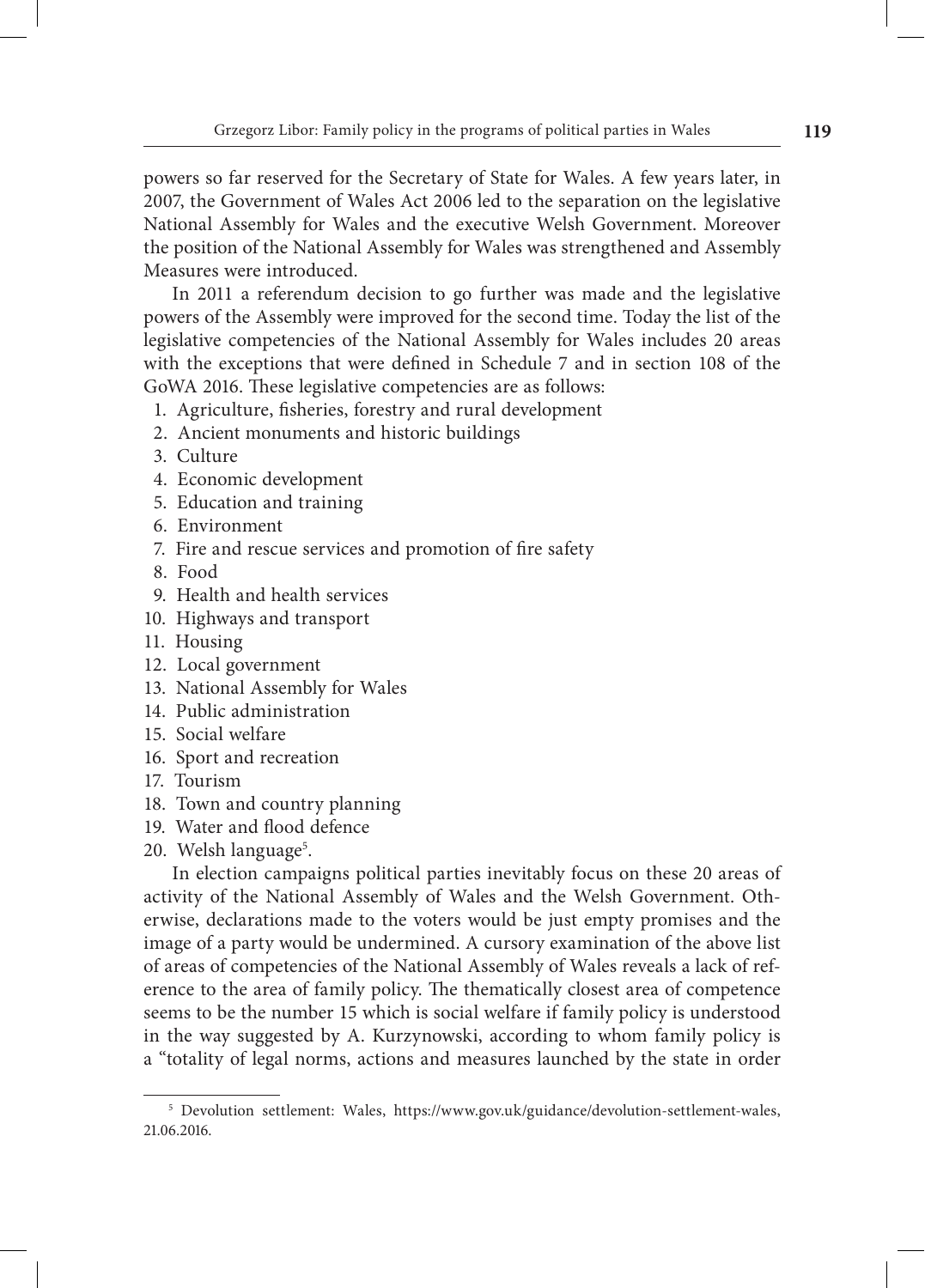to create the appropriate conditions for family creation, its proper development and meeting all important social functions that it has to realise. The objectives of family policy can be defined as the creation of general conditions for its development and satisfaction of living and cultural needs of the family, the creation of optimal conditions for the education and upbringing of the young generation, and the equality of their start in life and career – equal opportunities in life."6 Such a definition could also mean that the actions taken within family policy could also be found in other areas for instance health services, education or housing. Moreover it is easy to imagine that the activities undertaken in the framework of economic development affect even the families' quality of life because of the increase in real wages, amongst other factors.

### **Analysis of election programs**

As follows from the above, the analysis of the electoral programs of the Welsh political parties in terms of family policy should be limited only to some and not all of the aforementioned areas. On the one hand this certainly does facilitate the election programs studies, on the other hand, however, it seems impossible to use quantitative techniques e.g. calculating the frequency of occurrence of certain words and phrases in manifestos. Still the issues crucial for individual parties can be determined.

The manifesto of **the Labour Party** was entitled "Plan for prosperity" and a lot of attention was devoted to the issues directly and indirectly related to family policy. The party will try to support parents in sharing responsibilities between work and home, will try to increase the funding of schools as well and improve health facilities, paying more attention, for example, to the quality of care for the elderly. A characteristic feature of the Labour Party is its relying on generalization which should be explained by the fact that its authorities were aware of their little chances for creating majority government and therefore decided to increase its potential chances for coalition in this way. Despite many important electoral promises related to the NHS (National Health Services), the Labour Party insists that every citizen of Wales should take care of their own health as it is their obligation and not the obligation of the state. In addition to greater funding of the healthcare system, what is important from the point of view of the function‑ ing of Welsh families is the promise of a review of existing solutions in the field of health and their eventual correction for instance by reintroducing the Public

<sup>6</sup> A. Durasiewicz, Instrumenty polityki rodzinnej, Biuletyn Informacyjny PTPS, Nr 1/2009, p. 57.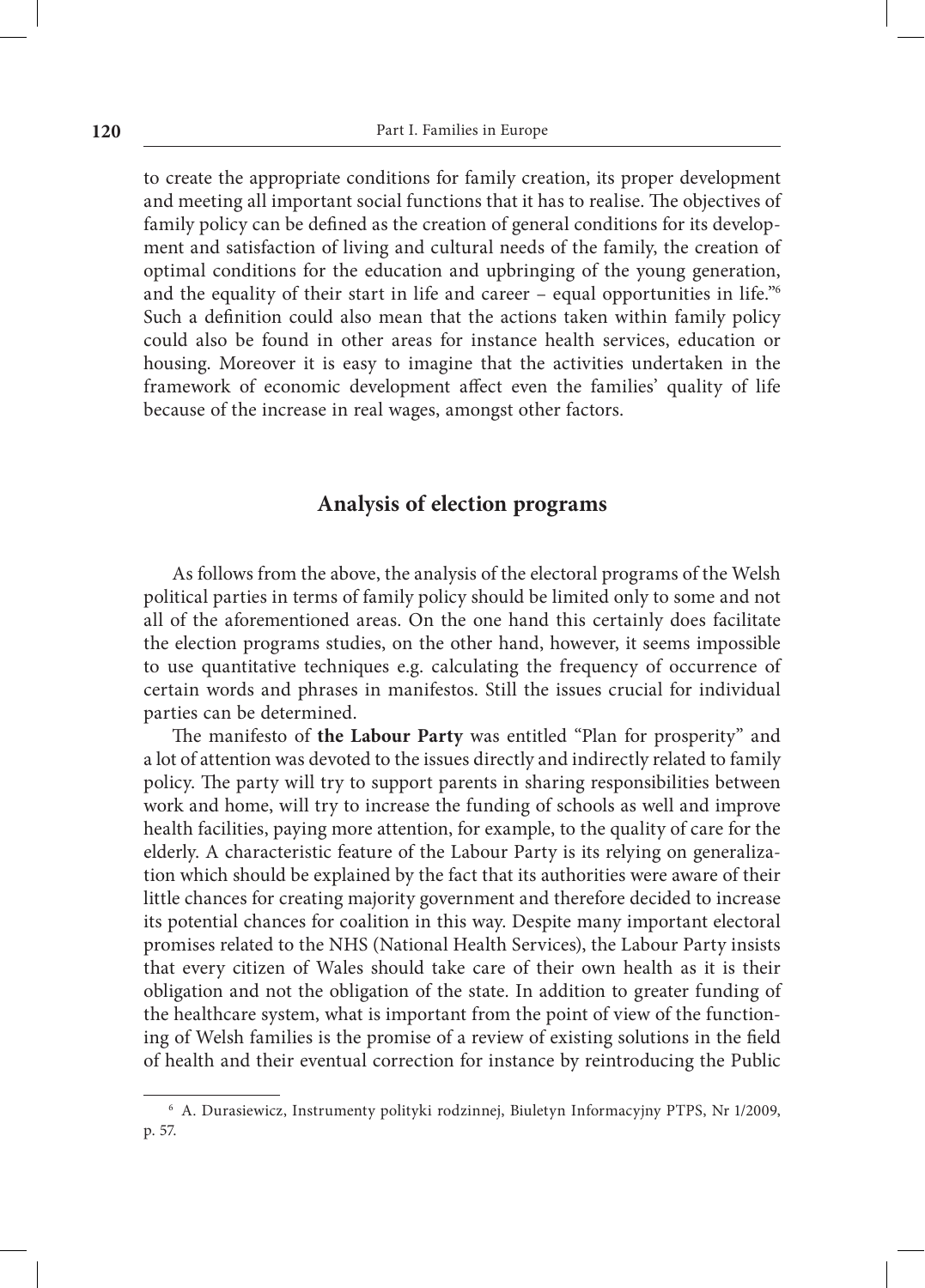Health Bill. The Labour Party's manifesto also stresses the need to create attractive working conditions for family doctors which should result in an increase of their number. The Community Learning Centres would play an important role in supporting parents by "providing extended services from 8 am to 6 pm with childcare, parenting support, family learning and community access to facilities built around the school day." From the point of view of families' budgets there is still little known about the future of tuition fees, but the Labour Party has promised that the income tax will not increase while the National Assembly for Wales receives additional, this time fiscal, powers. Finally around 20 thousand affordable homes are promised to be built in the course of four years.

The manifesto of **Plaid Cymru**, consisting of 192 pages, pays particularly large attention to the need to improve the health situation of the inhabitants of Wales, including the Welsh families. For this purpose the party wants to increase the number of doctors and nurses in health centres and reorganise them by way of their integration. Its main goal is to "reduce preventable deaths by 25% by 2026." Additionally, it declares willingness to change the system of financing student fees beneficial for those of them who will decide to work in Wales after graduation. This would make it much easier for many Welsh families to finance their children's education. Equally important seems to be a provision for the introduction of "15 hours of free childcare a week by 2017/18, and by 2021 full-time early education of 30 hours a week." The party also promises the income tax will not be increased and council tax system will be replaced with a domestic property tax which is friendlier to people living in less expensive properties, which includes families.

The manifesto of **the Conservative Party**, described as "the most ambitious blueprint for change ever delivered in Wales," assumes an increase in spending on healthcare system over the course of five years and a reduction of income tax. It aims to secure the situation of people living in nursing homes as well. Interestingly, the conservatives intend to liquidate a grant enabling the Welsh students financing their fees and propose that the funds thus obtained be used to lower rents. A key element of the Conservative Party's manifesto, however, is the announcement of not changing NHS, only strengthening its financial capacities. This should prevent the liquidation of hospitals and the reorganization of the existing structure of the healthcare system in Wales. This, from the perspective of the everyday functioning of the Welsh families, would mean the same access to healthcare as before but at higher standard. It should be noted that the Conservative Party among other electoral promises will try to ensure "at least 75% of ambulances respond to immediately life‑threatening calls within eight minutes" as well as guarantee access to a doctor also during the weekends. Moreover, they declare putting more emphasis on teacher education through the creation of a higher education institution specializing in their preparation. An issue of particular interest for the families might be the party's proposal to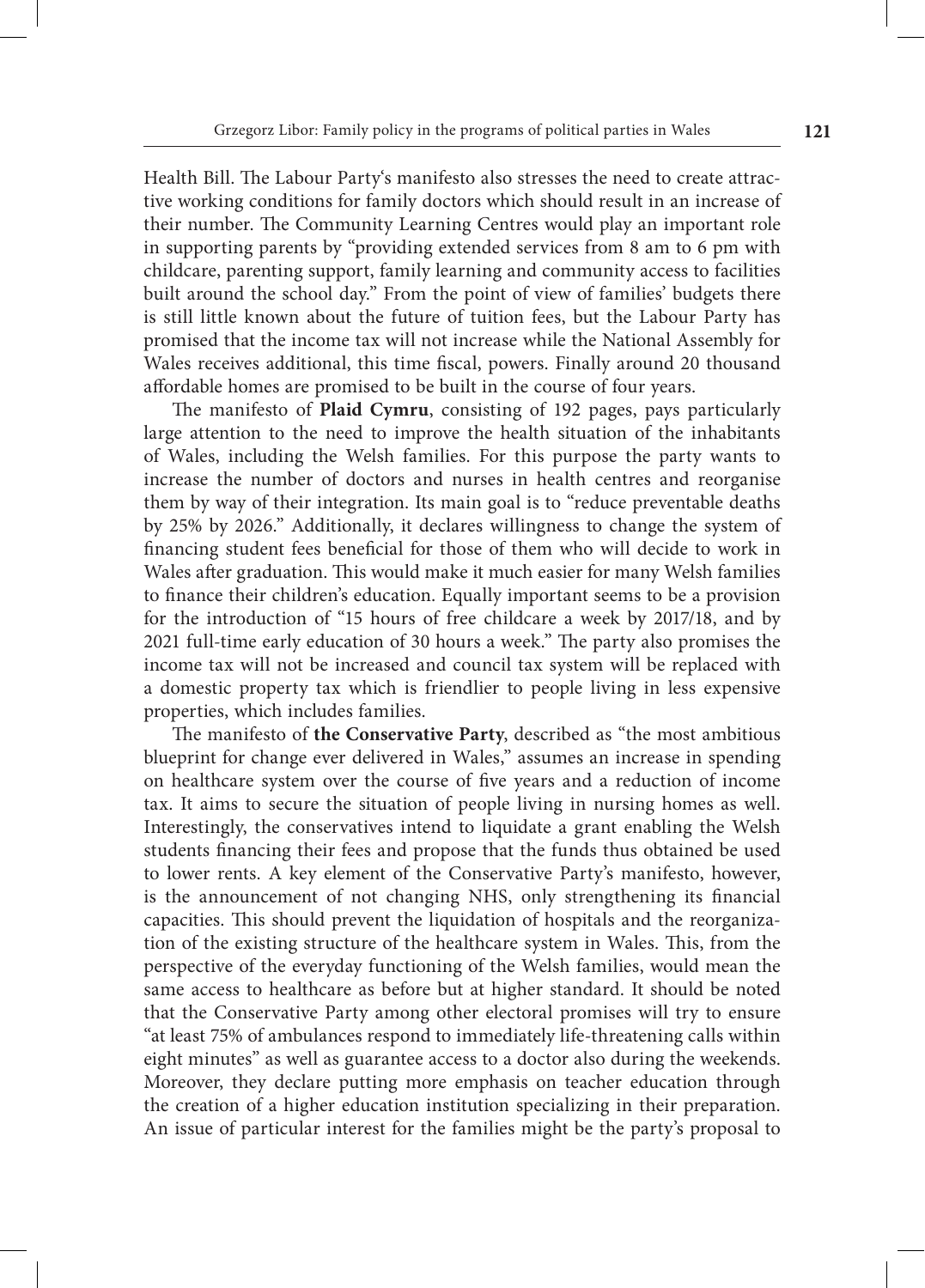introduce 30 hours of free childcare that would allow parents to combine professional duties with family responsibilities more easily. At the same time, however, it plans to introduce a payment for breakfast in schools. Just as Plaid Cymru, it announced to cut the tax rates as well. It is worth mentioning that the party declared the willingness to allow "tenants to buy their council home using full discount" too.

**The Liberal Democrats'** manifesto is known as one "that will deliver a Wales that works for you." Similarly to the other parties it also puts the health issues first making a promise to increase the number of nurses in the healthcare centres. Their exact number is not, however, given. It is only known that such an increase should include mental health wards and community care teams as well. The party also plans to increase the availability and quality of medical services provided. An important promise is also the announcement that the party intends to build 20,000 affordable homes by increasing the amount of available funds from 35 to 75 million pounds per year. Moreover, the party announced the reduction of class sizes in schools to a maximum of 25 pupils as well as increased funding for children from disadvantaged backgrounds. The amount of money given under the Early Years Pupil Premium will probably grow too. Like in the case of the other parties, the Liberal Democrats also announced that the tuition fee support grants for students will be suppressed, redirecting funds thus obtained to support Welsh universities. This does not mean, however, that the Liberal Democrats would leave students without any support, the new form of which is to be a student living support grant. An interesting proposition for parents is a proposition to introduce "ten hours a week of free childcare to all working parents from the end of paid parental leave until their child is two and ten hours […] for all children aged two to three." The Liberal Democrats also announced that this will not cause the increase in the income tax, to the contrary, in the long-term it should decrease. An important place in the Liberal Democrats' manifesto was given to central Wales where the party is the most popular.

The manifesto of **UKIP (UK Independence Party)** consists only of 48 pages and bears the ambitious title "Raising the Dragon." From the point of view of the family policy an interesting promise is to change the management of the Welsh health board, reserving more decision‑making rights directly to the patients themselves and thus to the Welsh families. Like the previous parties UKIP also proposes to suspend the tuition fee grant for students and to introduce loans for Welsh students choosing to study in England. This, however, applies only to selected disciplines. From the parents' perspective a crucial proposal seems to be the idea to restore grammar schools and present sex education teaching materials to parents before they are used. One other point of their program particularly worth mentioning is as follows: "although we are fully aware of the need to build more homes, UKIP will not allow new housing to strip our nation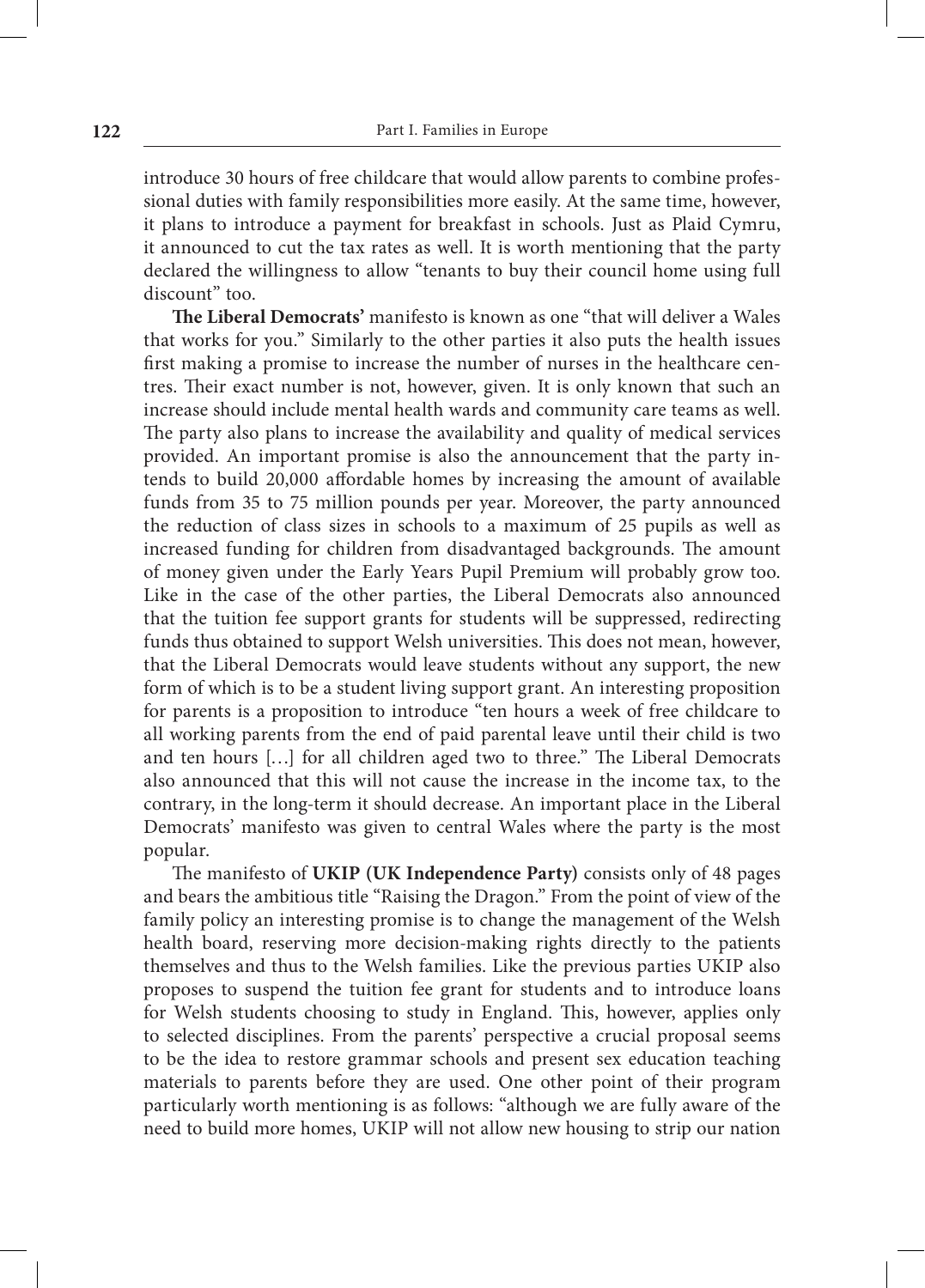of prime agricultural land." This means that UKIP are not likely to decide on building 20 thousand new homes as other parties promised7 .

The comparison of the manifestos of Welsh political parties clearly shows that the main problems raised by them from the perspective of the functioning of the Welsh families include mostly healthcare issues, primarily those involving the reform of the NHS and the increase of the number of medical personnel, that is, GPs and nurses. In most programs the Welsh political parties also declared to strengthen the financial capacity of the NHS. The changes announced by the Welsh political parties are significant for the Welsh families as they affect their health condition and thus their quality of life. The access to a doctor, especially in the afternoon or at weekends is particularly important for parents with chil– dren who are often forced to seek help at the least expected moment. Publicly available data seem to confirm the need for changes in the way the Welsh NHS functions. Although the situation of Wales in this respect is not much worse than of England or Northern Ireland, it is much worse than that of Scotland (Table 1).

| GPs                            | Wales | England | Scotland | Northern<br>Ireland |
|--------------------------------|-------|---------|----------|---------------------|
| Female GPs (% of all GP's)     | 48.6  | 49.9    | 53.3     | 47.3                |
| GPs aged $55+$ (% of all GP's) | 23.0  | 21.9    | 19.6     | 24                  |
| GPs per 10,000 population      | 6,5   | 6,6     | 8,1      | 6,6                 |
| Total GPs                      | 2,006 | 35,819  | 4,311    | 1,211               |

**Table 1.** UK comparisons of general practitioners workforce by year (2014)

Source: https://statswales.gov.wales/Catalogue/Health‑and‑Social‑Care/General‑Medical‑Services/UKCompari sonsOfGPWorkforce‑by‑Year, 21.06.2016.

A lot of space in the election programs has also been devoted to the issue of education. The cost of children's education is a serious burden for many families. The proposal to liquidate the grant which allows students to finance their studies would face many of them with a serious challenge. Although the funds saved in are to be used for example to lower the rents, the costs of studies are still one of the highest costs the Welsh families have to bear. Generally, the level of fees depends on many factors, varying between courses and universities. "For home/EU students the maximum fee was £9,000 in 2016. Fee Grant will pay the balance of the tuition fee up to a maximum grant of  $£5,100$  if a tuition fee is £9,000." Of course, a system of student loans already exists but it is going to be expanded if one is to put trust in the electoral promises given by most of the Welsh political parties. A student loan gives the students the possibility of

<sup>7</sup> D. Deans, Wales Election 2016: Manifestos at a glance, http://www.bbc.com/news/election‑ ‑2016‑wales‑36129136, 21.06.2016.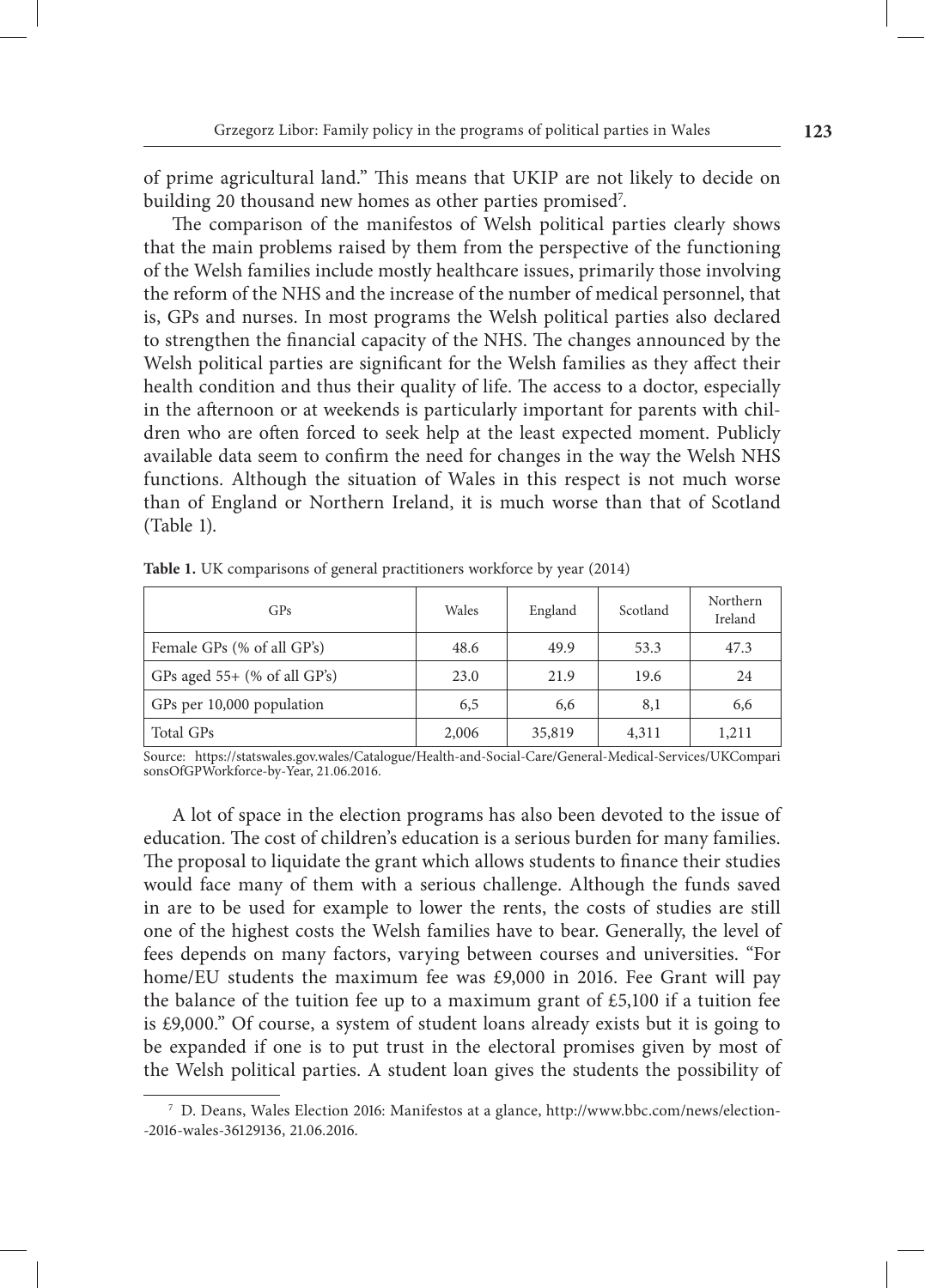obtaining a loan of up to £3,900, repayable after being graduated, provided that the income is higher than £21,000 per year. The costs of renting are even more varied as they depend not only on the type of tenancy but also on the standard of rented accommodation<sup>8</sup>.

Undoubtedly, from the point of view of the Welsh families, one of the key electoral promises proclaimed by the majority of the Welsh parties is to provide free childcare. This will help many parents to reconcile professional and family life. The aim of such actions is not only to encourage the Welsh to have more children (Table 2), but also to increase the number of economically active per‑ sons, especially women (Table 3).

| Year | Total fertility rate |
|------|----------------------|
| 1971 | 2,4                  |
| 1972 | 2,22                 |
| 1973 | 2,05                 |
| 2008 | 1,91                 |
| 2009 | 1,87                 |
| 2010 | 1,92                 |
| 2011 | 1,9                  |
| 2012 | 1,88                 |
| 2013 | 1,8                  |
| 2014 | 1,78                 |

**Table 2.** Total fertility rate by year

S ource: https://statswales.gov.wales/Catalogue/Health‑ ‑and‑Social‑Care/Births‑Deaths‑and‑Conceptions /Births/totalfertilityrateandgeneralfertilityrate‑by‑year, 21.06.2016.

**Table 3.** Economic inactivity rates (excluding students) by year

| Gender  | 2006 | 2010 | 2011                            | 2012 | 2013 | 2014 | 2015 |
|---------|------|------|---------------------------------|------|------|------|------|
| Males   | 17,2 | 17,3 | 17 <sup>o</sup><br>$1/\sqrt{2}$ | 15,8 | 15,4 | 15,8 | 15,7 |
| Females | 30,4 | 29,9 | 29                              | 28,4 | 26,6 | 26,2 | 26,2 |

S ource: https://statswales.gov.wales/Catalogue/Business‑Economy‑and‑Labour‑Market/People‑and‑Work/Eco nomic‑Inactivity/economicinactivityratesexcludingstudents‑by‑welshlocalarea‑year, 21.06.2016.

All parties have also referred to the proposal to strengthen the fiscal powers of the National Assembly of Wales, as well as announced either maintaining the

<sup>&</sup>lt;sup>8</sup> Going to University in Wales, http://www.thecompleteuniversityguide.co.uk/university-‑tuition‑fees/going‑to‑university‑in‑wales/, 21.06.2016.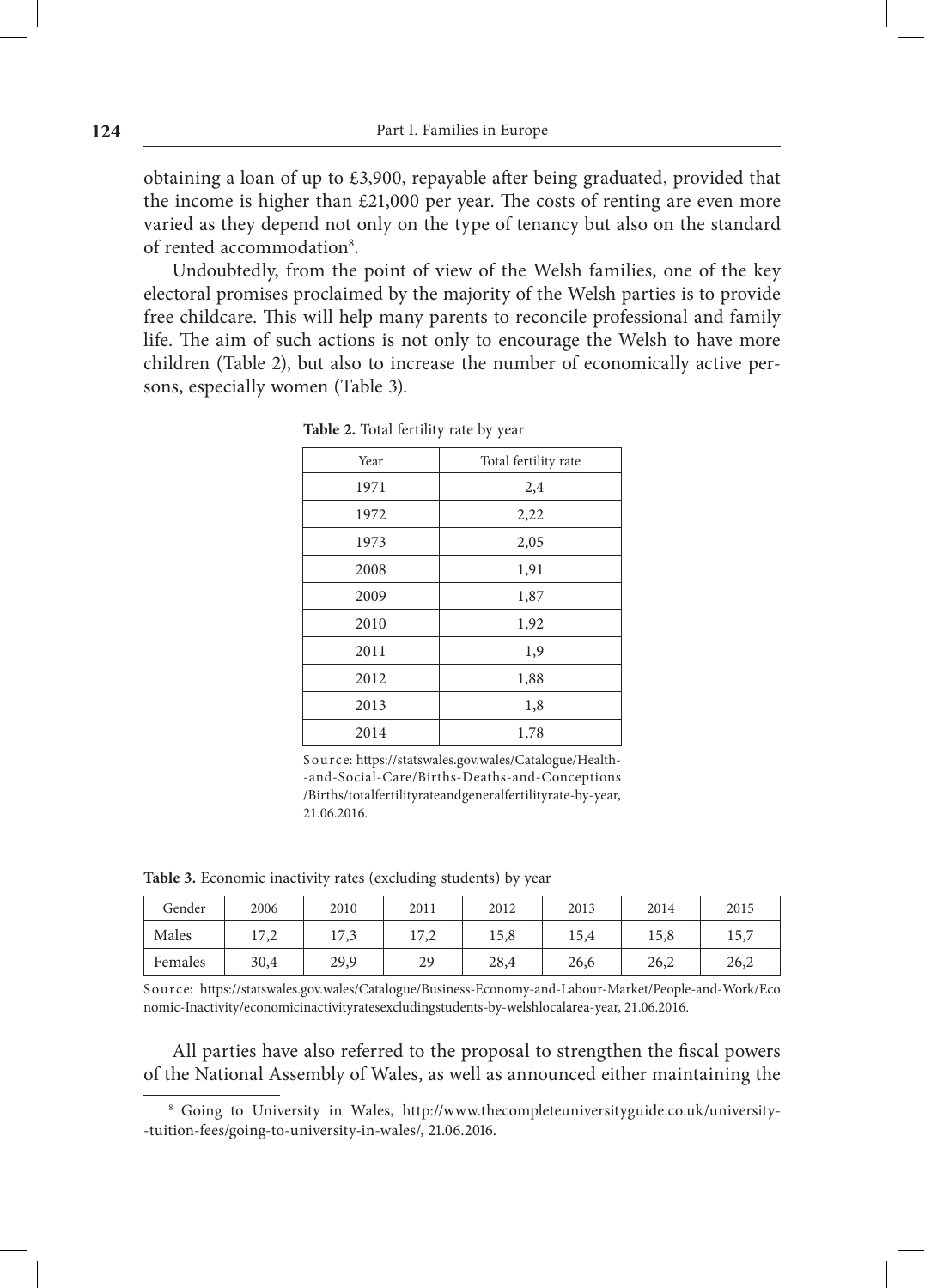present rate of income tax, or its reduction primarily for the poorest inhabitants of Wales, and thus also the poorest families. Lowering the taxes is one of the easiest and relatively the fastest ways to improve the material situation of the poorest inhabitants of Wales. The money remaining in the households' budgets can be spent on meeting the needs that otherwise would not be satisfied. In Wales progressive tax system exists. In the case of taxable income of £17,000 or less, there is no tax on savings income (Table 4) $^{\circ}$ .

| Taxable income      | Rate of tax                   |
|---------------------|-------------------------------|
| $0 - \pounds31,785$ | 20 per cent (basic rate)      |
| £31,786 - £150,000  | 40 per cent (higher rate)     |
| Over £150,000       | 45 per cent (additional rate) |

**Table 4.** Tax year 2015/2016

Source: https://www.citizensadvice.org.uk/tax/income-tax-how-much-should-‑you‑pay/income‑tax‑rates/#the\_starting\_rate\_for\_savings, 21.06.2016.

Among the priorities of some political parties there were also those to build new houses, the buying or renting of which would be affordable while the housing was of high standard as well. The number of new homes to be built indicated most frequently by the parties was 20 thousand. This can be especially important for the families struggling with housing difficulties. This is despite the lower prices of real estate in Wales than in England (Table 5). It should be remembered, however, that the average gross weekly earnings in Wales (546 pounds) are much lower than the average for the UK (630 pounds)<sup>10</sup>.

| Region           | Price    | Annual change<br>$\lceil \frac{9}{6} \rceil$ |
|------------------|----------|----------------------------------------------|
| Northern Ireland | £117,524 | 5.9                                          |
| Scotland         | £138,445 | 3.3                                          |
| Wales            | £139,385 | 1.7                                          |
| England          | £224,731 | 9.1                                          |

**Table 5.** Average price of house by region

Source: https://www.gov.uk/government/publications/uk-house-price-‑index‑april‑2016/uk‑house‑price‑index‑april‑2016#headline‑statistics, 21.06.2016.

<sup>&</sup>lt;sup>9</sup> Income tax rates, https://www.citizensadvice.org.uk/tax/income-tax-how-much-should-‑you‑pay/income‑tax‑rates/#the\_starting\_rate\_for\_saving, 21.06.2016.

<sup>&</sup>lt;sup>10</sup> Average gross weekly earnings by UK country – English region and year (£), https://statswales.gov.wales/Catalogue/Business‑Economy‑and‑Labour‑Market/People‑and‑Work/Earn‑ ings/averageweeklyearnings‑by‑ukcountryenglishregion‑year, 21.06.2016.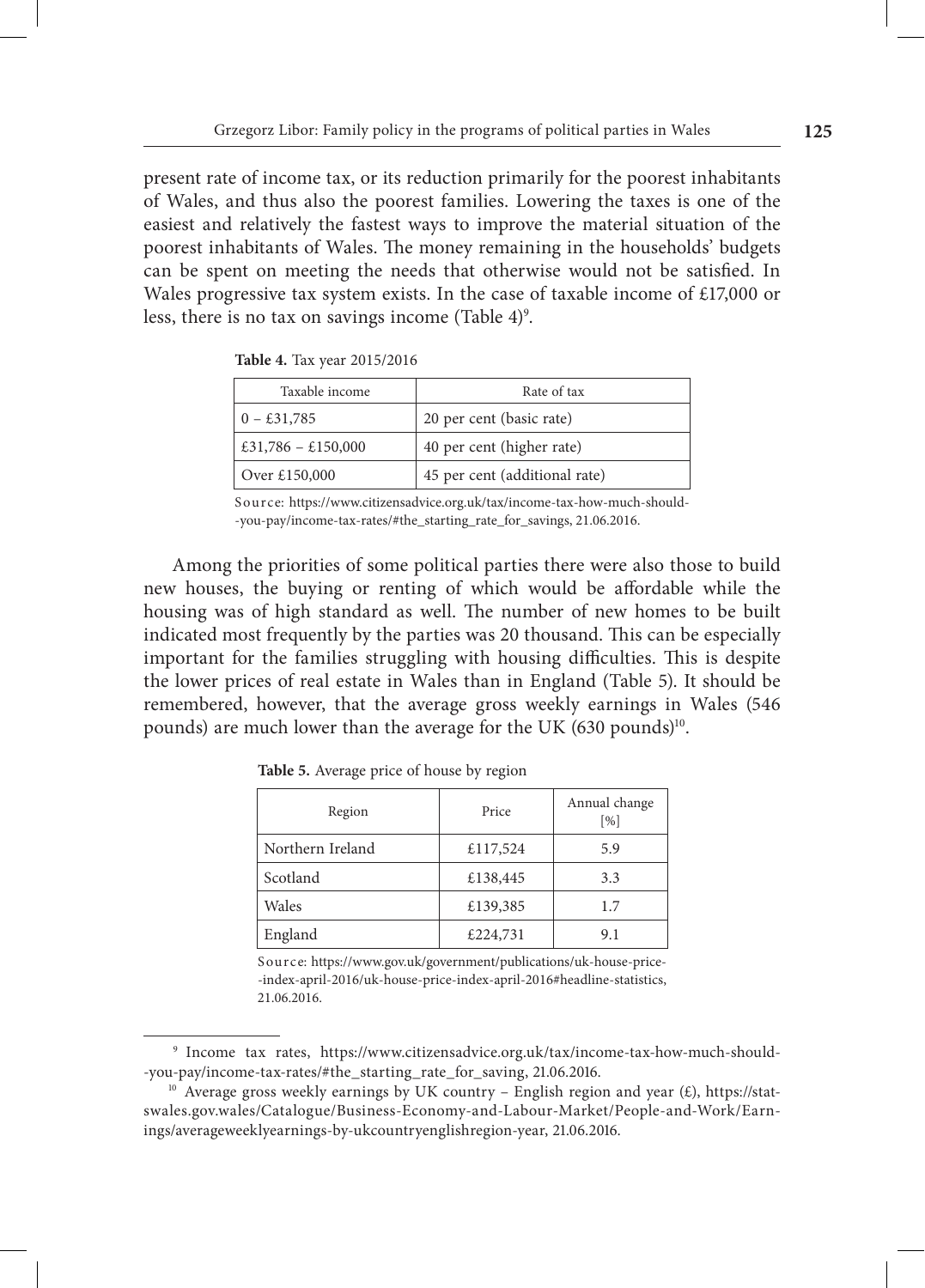Each of the political parties defining their electoral priorities referred to the 20 aforementioned areas in which the National Assembly for Wales has legislative powers. This merely confirms the assertion about the impact of the devolution on the Welsh party system and the way it functions.

## **Conclusions**

What is the future of the Welsh family policy? What is the image of the family policy that emerges from the manifestos of the Welsh political parties? Without doubt, the electoral victory of the Labour Party means a continuation of a previously conducted family policy. One of the factors that can lead to its redefinition is the fact that it has received less support than in 2011, which for the politicians of this party should be considered a kind of a warning given to them by the voters. Such a warning should be treated seriously by the party authorities if they want to maintain their primacy in the next elections. Another factor is the support of Plaid Cymru which enabled the establishment of the Labour Party minority government. This support wasn't however unconditional. Certainly Plaid Cymru will try to take advantage by fulfilling its own election promises. It is a chance for the party to get more votes in the next elections. All the electoral promises discussed above result from a particular situation in which Wales has found itself, as a consequence of the expectations expressed by its inhabitants as well as the responsibilities held by the National Assembly for Wales.

#### **References**

- *Average gross weekly earnings by UK country English region and year (£)*, https:// statswales.gov.wales/Catalogue/Business-Economy-and-Labour-Market/People-‑and‑Work/Earnings/averageweeklyearnings‑by‑ukcountryenglishregion‑year, 21.06.2016.
- *Average price of house by region*, https://www.gov.uk/government/publications/uk‑ ‑house‑price‑index‑april‑2016/uk‑house‑price‑index‑april‑2016#headline‑statistics, 21.06.2016.
- Deans D., *Wales Election* 2016*: Manifestos at a glance*, http://www.bbc.com/news /election‑2016‑wales‑36129136, 21.06.2016.
- Devolution settlement: Wales, https://www.gov.uk/guidance/devolution-settlement-‑wales, 21.06.2016.